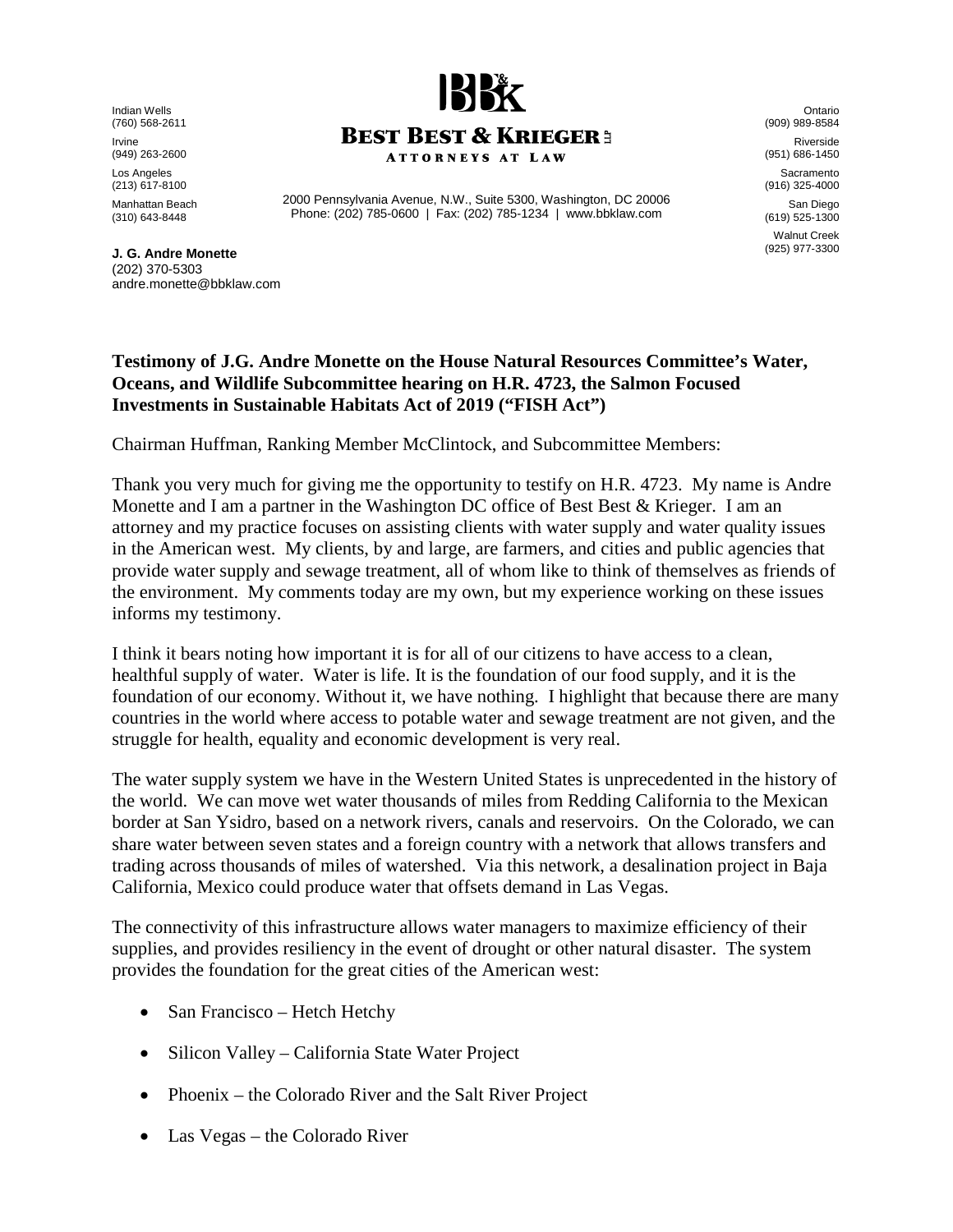

Page 2

- Boise the Snake River
- Southern California a portfolio of supplies including the State Water Project and the Colorado River.

Without this system, the economic engine powering these cities would not exist. California's economy, the 5th largest in the world, would not exist. Which is why it is so critical that Congress consider the impacts to western water supply infrastructure when developing legislations.

H.R. 4723, the Salmon Focused Investments in Sustainable Habitats Act of 2019 ("FISH Act") proposes to do three things: establish salmon conservation areas and strongholds; provide grants for habitat restoration projects in these areas; and create a new standard in the National Environmental Policy Act ("NEPA") for projects that take place in locations that could impact the salmon conservation areas and strongholds.

On its face, the bill appears well-intentioned and in fact provides federal dollars for habitat restoration projects – something that very few people would object to. However, as always, the devil is in the details, and the bill as currently drafted has the potential to intersect with other federal laws in a manner that would constrain the ability of water agencies and users to continue to operate.

As currently drafted, the FISH Act imposes no limit on how or where a Salmon Conservation Area can be established. Paragraph  $(3)(1)(c)$  provides that a watershed must only be "regionally significant for the conservation of salmon" in order for it to be designated as a Salmon Conservation Area. There is no requirement that salmon actually be present in the watershed, or that the watershed be currently suitable for salmon. It may only require some party in the federal government to decide that it would be nice if salmon could live there some day. And this decision could be made without input from water users in the watershed.

This aspect of the FISH Act is directly contrary to a recent Supreme Court decision interpreting the Endangered Species Act. In *Weyerhauser Co., v. United States Fish and Wildlife Service*, 586 US \_, 139 S. Ct. 361 (2018), the Supreme Court held that the Fish and Wildlife Service lacks authority under the Endangered Species Act to designate areas as critical habitat if the subject species is not present.

In that case, the U.S. Fish and Wildlife Service ("FWS") included a privately owned parcel of land in Louisiana in an expanded designation of critical habitat for the dusky gopher frog. The endangered frogs had not inhabited the land for decades, and it would have needed to be restored to be suitable for the frogs. In a unanimous decision, the Court found that FWS acted beyond its authority under the Endangered Species Act. The FISH Act appears designed to create a new source of authority for such action with respect to salmon, despite the fact that the Supreme Court found the concept unlawful.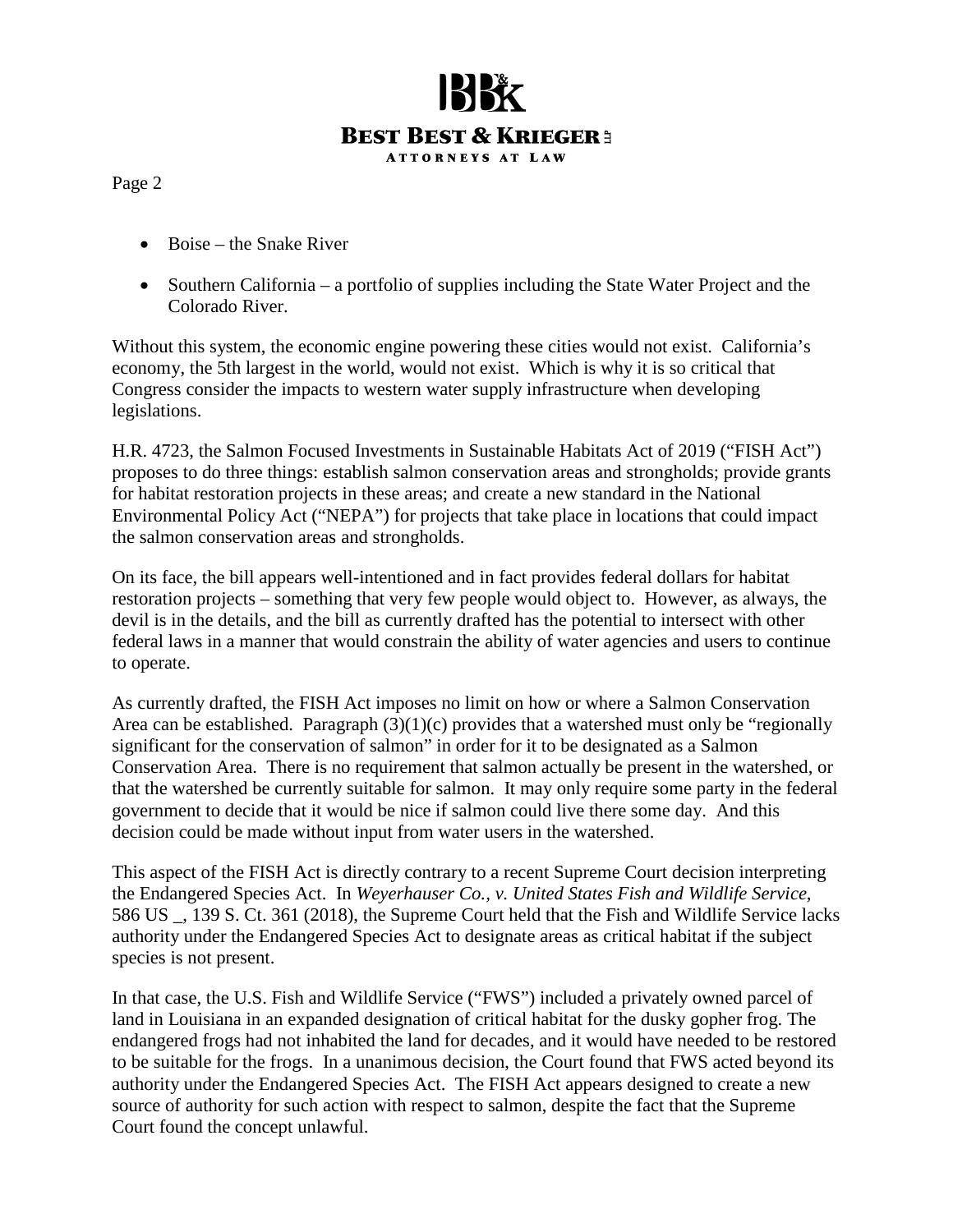

Page 3

Designation of a protected area matters to water users on a river because the designation could stop water projects directly, via interplay with Section 404 of the Clean Water Act, or via state laws like the California Environmental Quality Act.

For example, the Clean Water Act, and federal regulations issued pursuant thereto, require the Army Corps of Engineers to consult with FWS before issuing a 404 permit, and prohibit the Corps from issuing a permit if doing so would have "[s]ignificantly adverse effects . . . on aquatic ecosystem diversity, productivity, and stability. Such effects may include, but are not limited to, loss of fish and wildlife habitat . . ." (40 C.F.R.  $$230.10(c)(3)$ .)

Under the FISH Act, this regulation could be construed to mean that if a project involves work that triggers section 404 of the Clean Water Act, it cannot go forward in a Salmon Conservation Area or Salmon Stronghold unless it has no impact on salmon habitat – even if salmon are not present, and substantial improvements to the watershed must be made before the habitat is suitable for salmon. The FISH Act's NEPA requirements would impose similar restrictions.

The FISH Act would create a new standard for projects that take place in or near the proposed Salmon Conservation Areas. The bill provides that: "any Federal action carried out with respect to a salmon conservation area identified under section 4 shall be the action that has the least adverse impact on such salmon conservation areas."

The proposed language would be a major change to NEPA. As presently written, NEPA applies to "Major Federal Actions." The proposed change would apply it to any federal action, no matter how small. More importantly, it would mandate that only projects that have no impact on salmon habitat could move forward if the federal government is involved in any way. The impact of this kind of requirement could be very disruptive. Maintenance to existing infrastructure in Salmon Conservation Areas could be shut down. The ability of water suppliers to operate could be shut down.

Additionally, requiring the least adverse project for salmon could prevent certain types of projects that would otherwise be beneficial for the environment. A habitat conservation project for a bird or other species of fish might not be the best project for salmon and under the proposed standard, might not be able to move forward. At a minimum, the proposed change will create confusion over how to implement the new standard because there are different existing standards in NEPA and the Clean Water Act.

Lastly, dedicating federal dollars to habitat conservation is a laudable goal. It appears that the current draft of the FISH Act is intended to achieve that goal, but with additional conditions. Congress has other options with less risk of unintended consequences. These include block grants, grants administered by EPA via its "State and Local Assistance Grants" program, or grants for habitat conservation programs that give money for salmon habitat restoration projects without creating special conservation areas or changing NEPA. In all cases, a wide range of stakeholder input is critical to a successful program, especially if there are complex interplays with other laws.